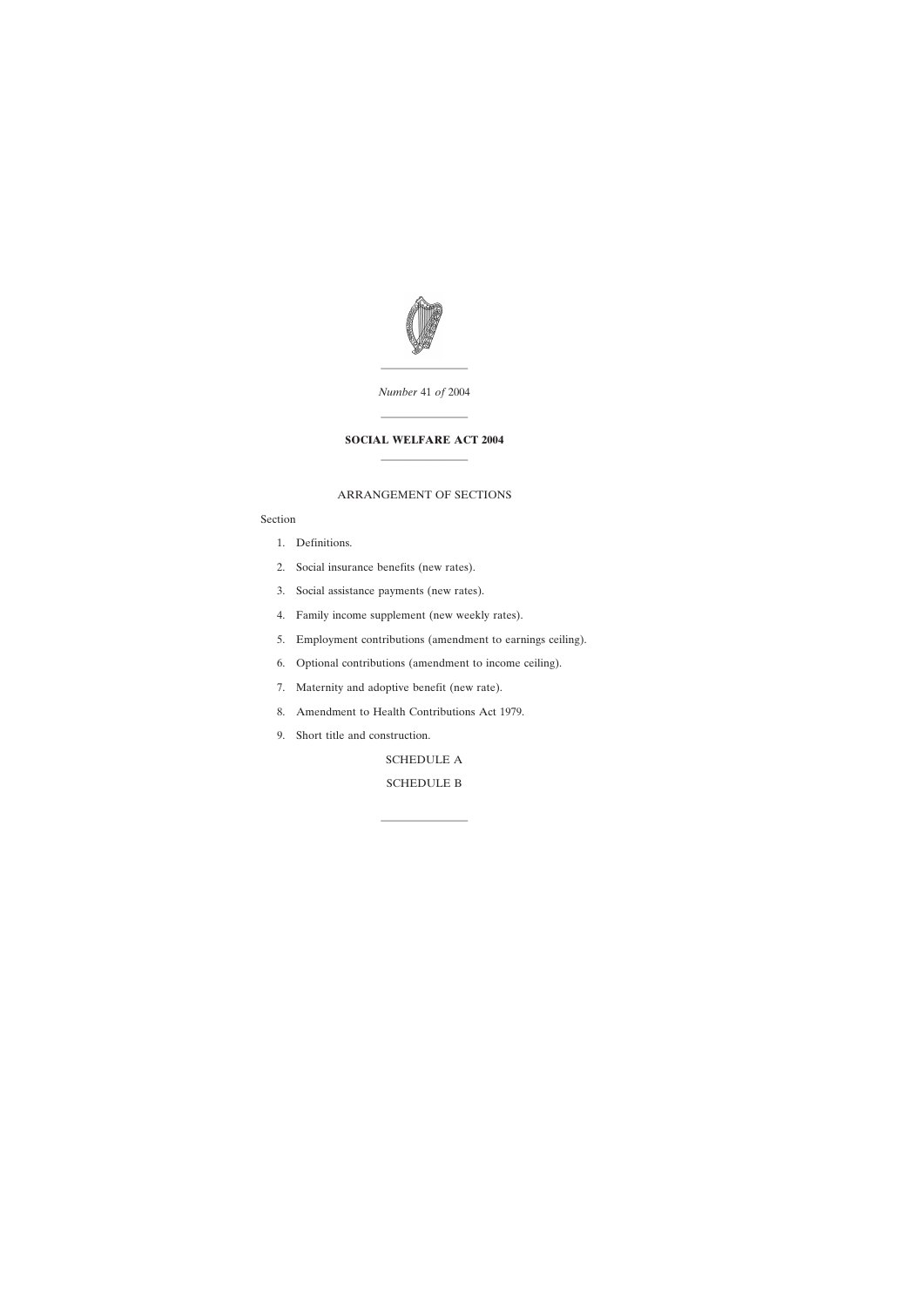| [No. 41.]                               | Social Welfare Act 2004.<br><b>ACTS REFERRED TO</b> | [2004.]      |
|-----------------------------------------|-----------------------------------------------------|--------------|
|                                         |                                                     |              |
| Health Contributions Act 1979           |                                                     | 1979, No. 4  |
| Social Welfare (Consolidation) Act 1993 |                                                     | 1993, No. 27 |
| Social Welfare Act 1996                 |                                                     | 1996, No. 7  |
| Social Welfare Act 1997                 |                                                     | 1997, No. 10 |
| Social Welfare Act 2001                 |                                                     | 2001, No. 5  |
| Social Welfare Act 2003                 |                                                     | 2003, No. 41 |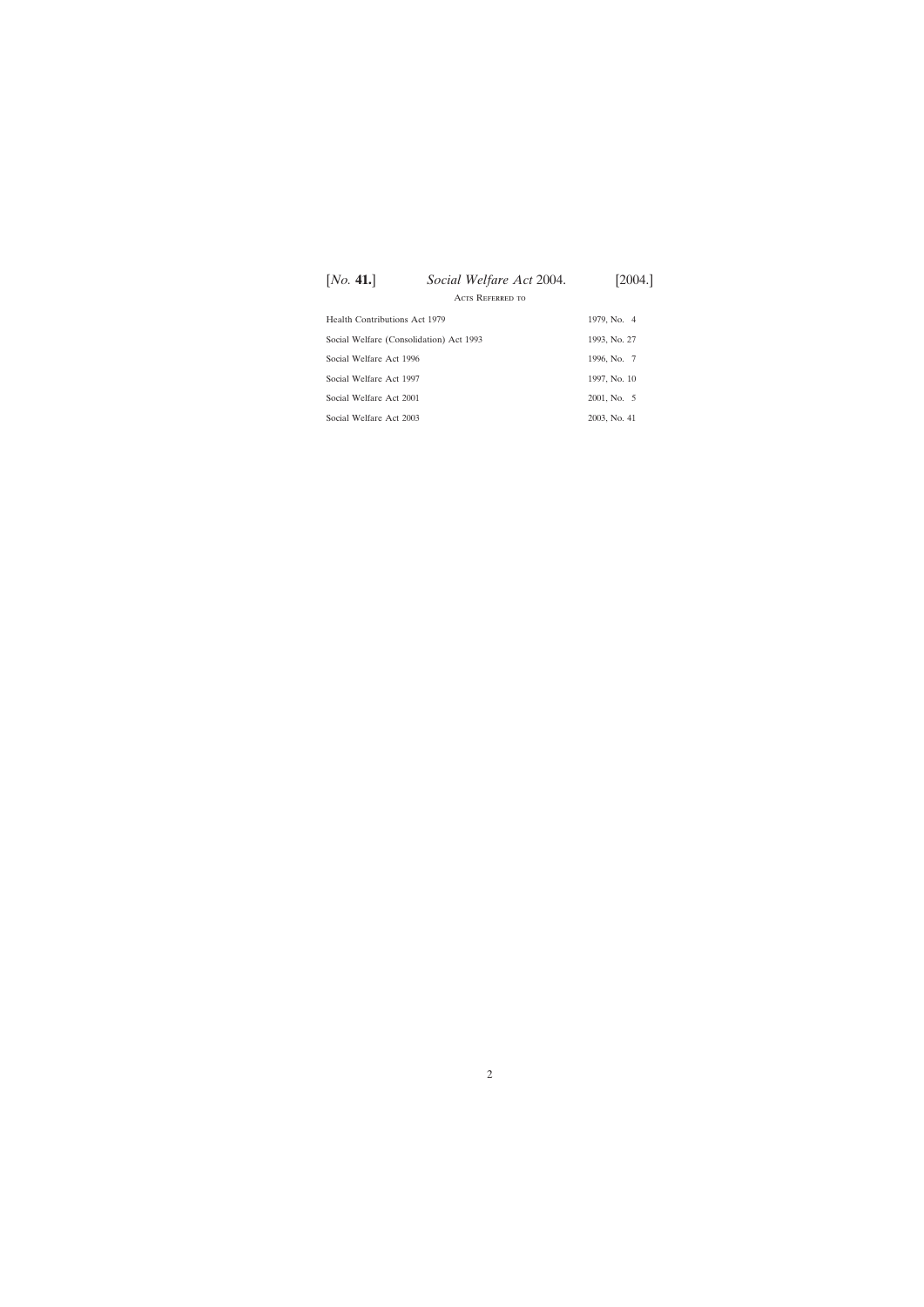<span id="page-2-0"></span>

*Number* 41 *of* 2004

————————

# **SOCIAL WELFARE ACT 2004** ————————

————————

### AN ACT TO AMEND AND EXTEND THE SOCIAL WELFARE ACTS AND TO AMEND THE HEALTH CONTRI-BUTIONS ACT 1979. [17*th December*, 2004]

BE IT ENACTED BY THE OIREACHTAS AS FOLLOWS:

**1.**—In this Act—

Definitions.

"Act of 2003" means the Social Welfare Act 2003;

''Principal Act'' means the Social Welfare (Consolidation) Act 1993.

**2.**—(1) The Second Schedule to the Principal Act is amended by Social insurance substituting the Parts set out in *Schedule A* to this Act for Parts I to benefits (new rates). IV (inserted by section 2(1) of the Act of 2003) of the said Second Schedule.

- (2) This section comes into operation—
	- (*a*) in so far as it relates to unemployment benefit, on 30 December 2004,
	- (*b*) in so far as it relates to disability benefit, health and safety benefit, injury benefit and disablement gratuity, on 3 January 2005,
	- (*c*) in so far as it relates to carer's benefit, retirement pension, invalidity pension and a relevant payment by virtue of section  $18(1)(a)$  of the Social Welfare Act 1996, on 6 January 2005, and
	- (*d*) in so far as it relates to disablement pension, death benefit under section 60, 61 or 62 of the Principal Act, old age (contributory) pension, widow's and widower's (contributory) pension and orphan's (contributory) allowance, on 7 January 2005.

**3.** (1) The Fourth Schedule to the Principal Act is amended by Social assistance substituting the Parts set out in *Schedule B* to this Act for Parts I, II, payments (new IIA, IIB and IIC (inserted by section 3(1) of the Act of 2003) of the said Fourth Schedule.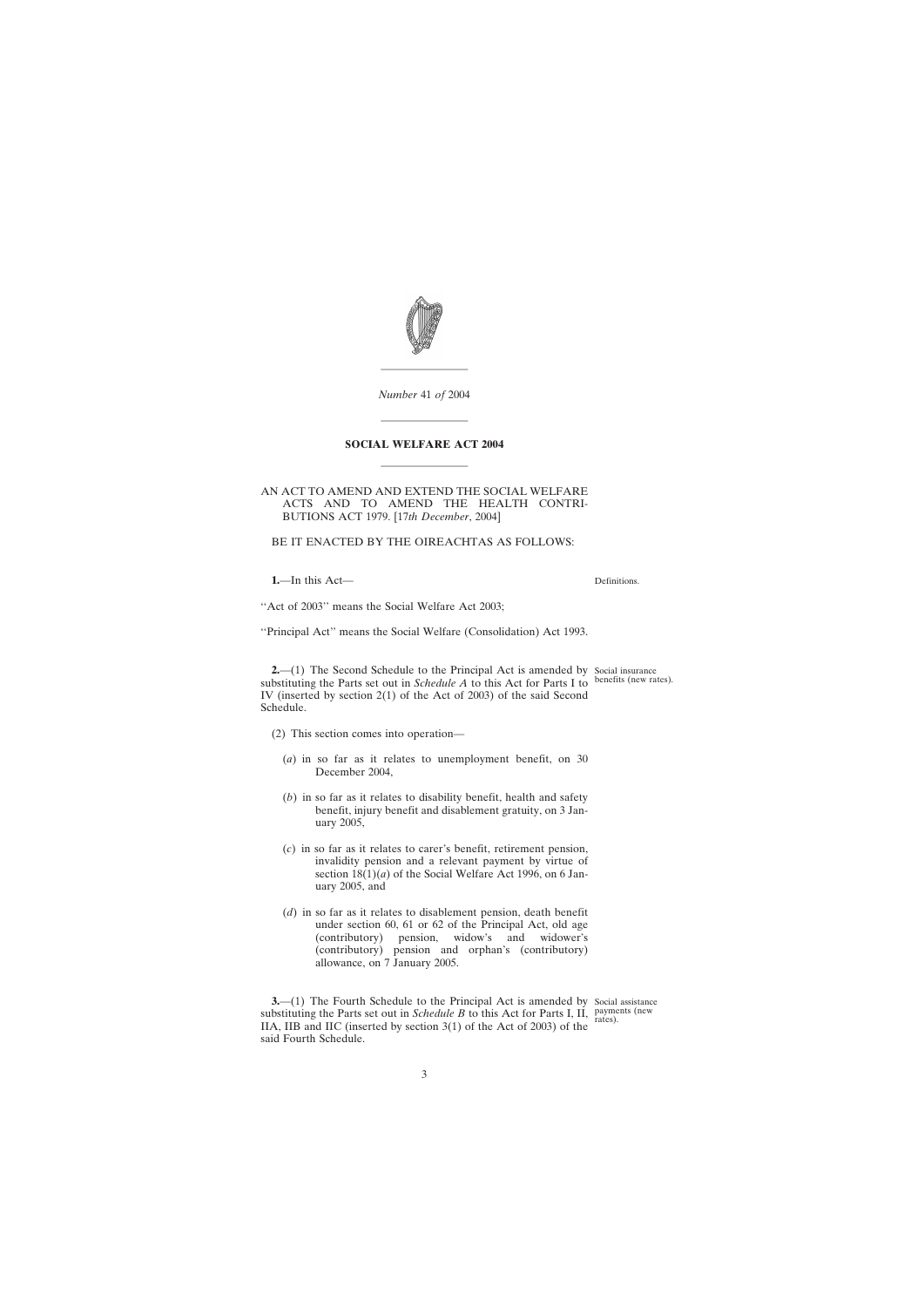- (2) This section comes into operation—
	- (*a*) in so far as it relates to unemployment assistance, pre-retirement allowance and farm assist, on 29 December 2004,
	- (*b*) in so far as it relates to supplementary welfare allowance, on 3 January 2005,
	- (*c*) in so far as it relates to disability allowance, on 5 January 2005,
	- (*d*) in so far as it relates to one-parent family payment (other than where payable in respect of a widow or widower), carer's allowance and a relevant payment by virtue of section 18(1)(*b*) or (*c*) of the Social Welfare Act 1996, on 6 January 2005, and
	- (*e*) in so far as it relates to old age (non-contributory) pension, blind pension, widow's and widower's (noncontributory) pension, one-parent family payment payable in respect of a widow or widower and orphan's (noncontributory) pension, on 7 January 2005.

**4.**—(1) The Principal Act is amended by substituting the following for section 198 (inserted by section 4(1) of the Act of 2003):

''198. Subject to this Act, an allowance (in this Act referred to as 'family income supplement') shall be payable out of moneys provided by the Oireachtas in respect of a family where the weekly family income is less than—

- (*a*) in the case of a family which includes only 1 child,  $\epsilon$ 446,
- (*b*) in the case of a family which includes 2 children,  $\epsilon$ 472,
- (*c*) in the case of a family which includes 3 children,  $\epsilon$ 497,
- (*d*) in the case of a family which includes 4 children,  $\epsilon$ 522,
- (*e*) in the case of a family which includes 5 children,  $\epsilon$ 554,
- (*f*) in the case of a family which includes 6 children,  $\epsilon$ 580,
- (*g*) in the case of a family which includes 7 children,  $\epsilon$ 601, or
- (*h*) in the case of a family which includes 8 or more children,  $\epsilon$ 623.''.
- (2) This section comes into operation on 6 January 2005.

Employment contributions (amendment to earnings ceiling).

Optional contributions (amendment to income ceiling).

**5.**—(1) Section  $10(1)(c)$  (as amended by section 5(1) of the Act of 2003) of the Principal Act is amended by substituting " $\text{\textsterling}44,180$ " for  $"€42,160"$ .

(2) This section comes into operation on 1 January 2005.

**6.**—(1) Section 24B(1)(*b*) (as amended by section  $6(1)(b)$  of the Act of 2003) of the Principal Act is amended by substituting "€44,180" for "€42,160".

(2) This section comes into operation on 1 January 2005.

<span id="page-3-0"></span>S.3

Family income supplement (new weekly rates).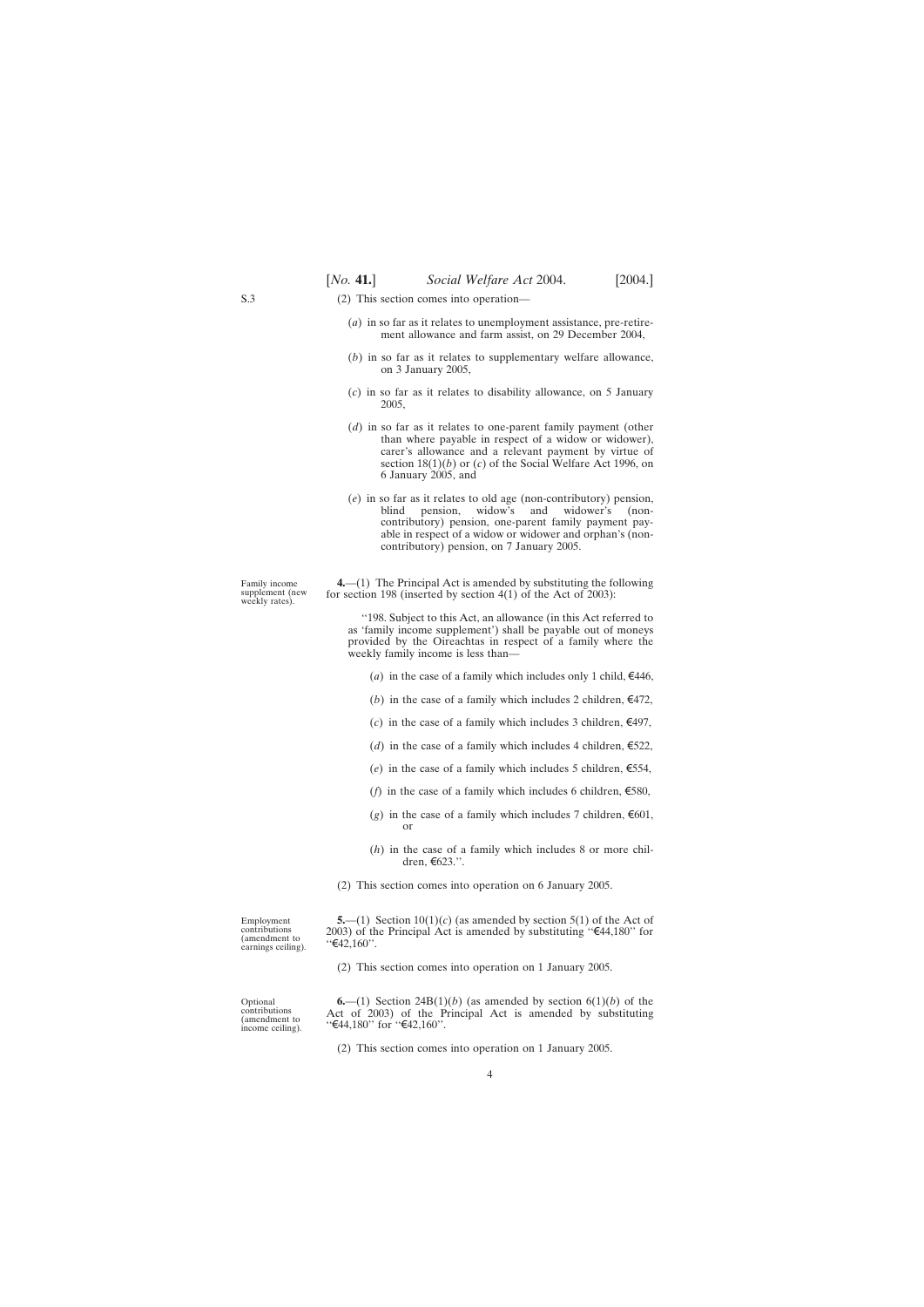<span id="page-4-0"></span>**7.**—(1) Sections  $39(1)(a)$  and  $41I(1)(a)$  (inserted by section 11 of Maternity and the Social Welfare Act 1997) of the Principal Act are amended by adoptive benefit (new rate). substituting "75 per cent" for "70 per cent".

(2) This section comes into operation on 1 January 2005.

**8.**—(1) The Health Contributions Act 1979 is amended in section Amendment to a samended by section 39 of the Social Welfare Act 2001). 7A (as amended by section 39 of the Social Welfare Act 2001):

Contributions Act 1979.

- (*a*) in paragraph  $(1)(a)$  by substituting " $\text{\textsterling}400$ " for " $\text{\textsterling}356"$ ,
- (*b*) in paragraph (1)(*b*) by substituting "€20,800" for "€18,512", and
- (*c*) in subsection (2) by substituting " $\epsilon$ 20,800" for " $\epsilon$ 18,512".
- (2) This section comes into operation on 1 January 2005.

**9.**—(1) This Act may be cited as the Social Welfare Act 2004.

Short title and construction.

(2) The Social Welfare Acts and this Act (other than *section 8*) shall be read together as one.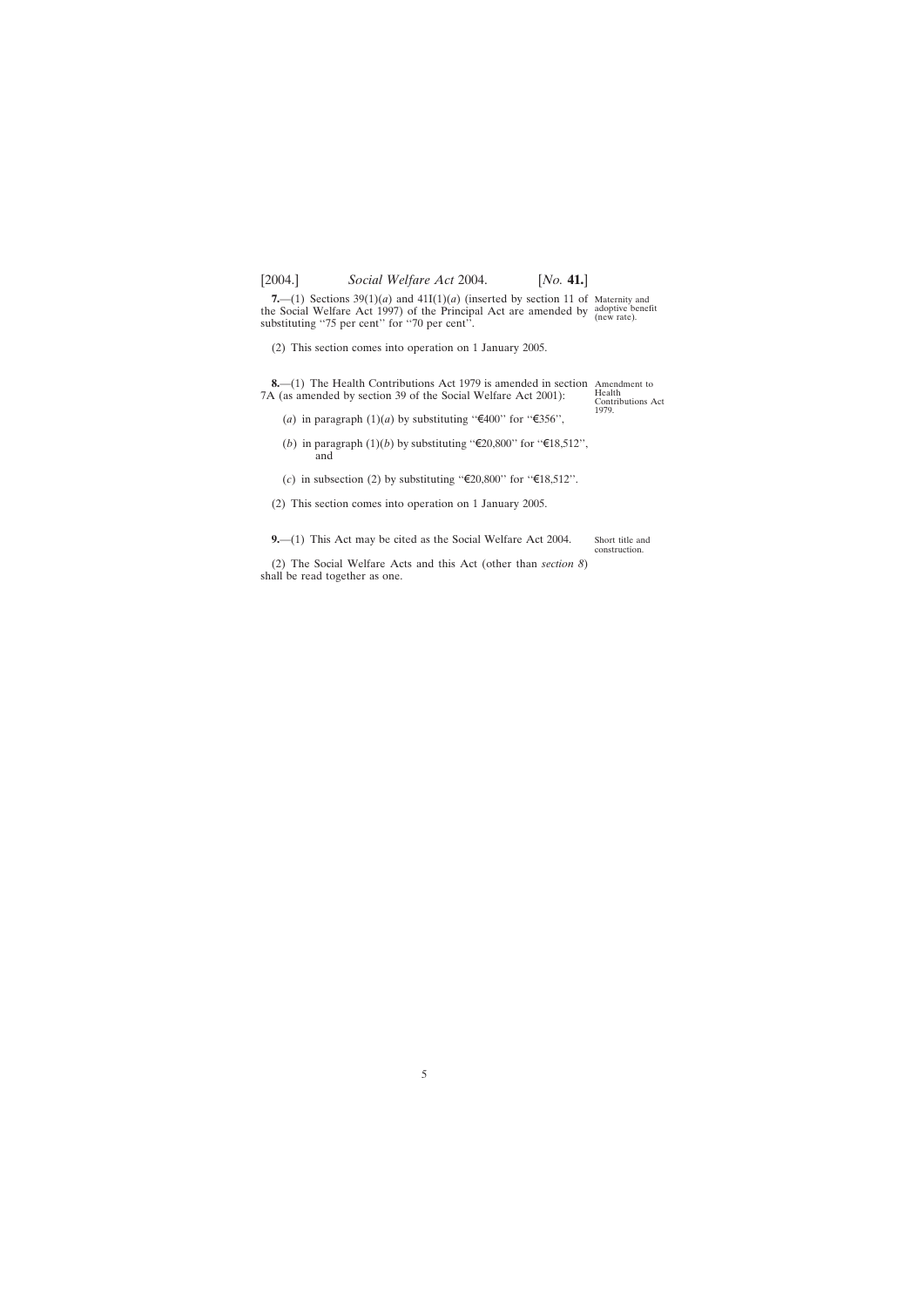<span id="page-5-0"></span>*Section 2.*

# [*No.* **41.**] *Social Welfare Act* 2004. [2004.] SCHEDULE A

### ''PART I

## Rates of Periodical Benefits and Increases Thereof

| Description of benefit                                                                                                                                | Weekly<br>rate | Increase<br>for<br>qualified<br>adult<br>(where<br>payable) | Increase<br>for each<br>qualified<br>child<br>(where<br>payable) | Increase<br>for<br>prescribed<br>relative<br>under<br>section<br>167<br>(where<br>payable) | Increase<br>where the<br>person is<br>living<br>alone<br>(where)<br>payable) | Increase<br>where the<br>person has<br>attained<br>the age of<br>80 years<br>(where<br>payable) | Increase where<br>the person is<br>ordinarily<br>resident on an<br>island off the<br>coast of Ireland<br>(where<br>payable) |
|-------------------------------------------------------------------------------------------------------------------------------------------------------|----------------|-------------------------------------------------------------|------------------------------------------------------------------|--------------------------------------------------------------------------------------------|------------------------------------------------------------------------------|-------------------------------------------------------------------------------------------------|-----------------------------------------------------------------------------------------------------------------------------|
| (1)                                                                                                                                                   | (2)            | (3)                                                         | (4)                                                              | (5)                                                                                        | (6)                                                                          | (7)                                                                                             | (8)                                                                                                                         |
|                                                                                                                                                       | €              | €                                                           | €                                                                | €                                                                                          | €                                                                            | €                                                                                               | €                                                                                                                           |
| 1. Disability Benefit,<br>Unemployment Benefit,<br>Injury Benefit and<br><b>Health and Safety</b><br>Benefit                                          | 148.80         | 98.70                                                       | 16.80                                                            |                                                                                            |                                                                              |                                                                                                 |                                                                                                                             |
| 2. Death Benefit:                                                                                                                                     |                |                                                             |                                                                  |                                                                                            |                                                                              |                                                                                                 |                                                                                                                             |
| $(a)$ pension payable to<br>a widow or widower<br>$\left( \text{section } 60 \right)$                                                                 | 177.60         |                                                             | 21.60                                                            | 103.10                                                                                     | 7.70                                                                         | 2.00                                                                                            | 12.70                                                                                                                       |
| additional increase<br>for a widow or<br>widower (under<br>section 60) who has<br>attained pensionable<br>age                                         | 6.10           |                                                             |                                                                  |                                                                                            |                                                                              |                                                                                                 |                                                                                                                             |
| $(b)$ pension payable to<br>a parent:                                                                                                                 |                |                                                             |                                                                  |                                                                                            |                                                                              |                                                                                                 |                                                                                                                             |
| (i) reduced rate                                                                                                                                      | 85.90          |                                                             |                                                                  | 103.10                                                                                     | 7.70                                                                         |                                                                                                 |                                                                                                                             |
| (ii) maximum rate                                                                                                                                     | 177.60         |                                                             |                                                                  | 103.10                                                                                     | 7.70                                                                         |                                                                                                 |                                                                                                                             |
| $(c)$ pension payable to<br>an orphan                                                                                                                 | 124.30         |                                                             |                                                                  |                                                                                            |                                                                              |                                                                                                 |                                                                                                                             |
| 3. Old Age (Contribu-<br>tory) Pension and<br>Retirement Pension:                                                                                     | 179.30         | 119.50                                                      | 19.30                                                            | 103.10                                                                                     | 7.70                                                                         | 6.40                                                                                            | 12.70                                                                                                                       |
| additional increase for a<br>qualified adult who has<br>attained pensionable<br>age                                                                   |                | 19.00                                                       |                                                                  |                                                                                            |                                                                              |                                                                                                 |                                                                                                                             |
| 4. Invalidity Pension:                                                                                                                                | 154.30         | 110.10                                                      | 19.30                                                            | 103.10                                                                                     | 7.70                                                                         | 6.40                                                                                            | 12.70                                                                                                                       |
| additional increase for a<br>beneficiary who has<br>attained the age of 65<br>years                                                                   | 25.00          |                                                             |                                                                  |                                                                                            |                                                                              |                                                                                                 |                                                                                                                             |
| additional increase<br>where qualified adult<br>has attained<br>pensionable age                                                                       |                | 28.40                                                       |                                                                  |                                                                                            |                                                                              |                                                                                                 |                                                                                                                             |
| 5. Widow's and Widower's<br>(Contributory) Pension<br>and a relevant payment<br>by virtue of section<br>$18(1)(a)$ of the Social<br>Welfare Act 1996: | 154.30         |                                                             | 21.60                                                            | 103.10                                                                                     | 7.70                                                                         | 6.40                                                                                            | 12.70                                                                                                                       |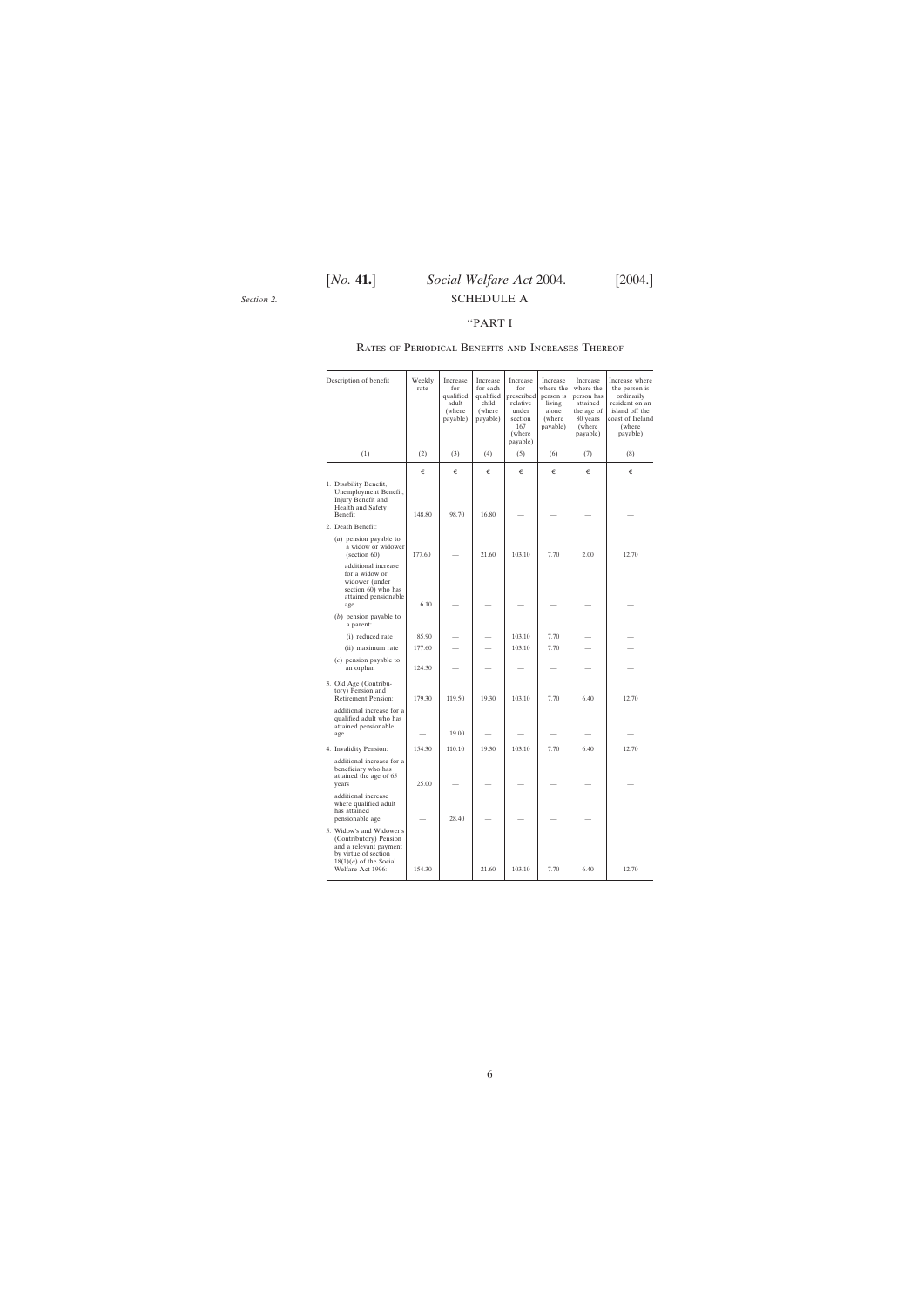# [2004.] *Social Welfare Act* 2004. [*No.* **41.**]

SCH.A  $\begin{tabular}{|l|c|c|c|c|} \hline Description of benefit & Weekly  
rate & Increase & Increase & Increase & Increase & Increase & Increase & Increase & Increase & \n for each & quite & where the \n qualified prescribed personal person has a data & the end of \n adult & while \n while \n where the queue & message of \n (where) mayable) & (where \n where the value & and \n to the age of \n (where) mayable) & (where \n (where) mayable) & (where \n in a case) is a data & the case of \n (where \n in a case) is a data & the case of \n (where \n in a case) is a data & the case of \n in a case) is a data & the case of \n in a case. \hline \n$ rate for for each for where the where the the person is<br>qualified prescribed person has ordinarily<br>adult child relative living attained resident on an (where where under alone the age of island off the payable) section (where 80 years coast of Ireland France and the age of stand off the<br>section (where  $\begin{array}{c|c}\n167 \\
(where \text{payable})\n\end{array}$  payable) (where  $\begin{array}{c|c}\n167 \\
(where \text{payable})\n\end{array}$ payable) (where<br>payable)  $(1)$   $(2)$   $(3)$   $(4)$   $(5)$   $(6)$   $(7)$   $(8)$  $\,\,\epsilon\,\,\mid\,\,\epsilon\,\,\mid\,\,\,\epsilon\,\,\mid\,\,\,\epsilon\,\,\mid\,\,\,\epsilon\,\,\mid\,\,\,\,\epsilon\,\,\mid\,\,\,\,\epsilon\,\,\mid\,\,\,\,\epsilon\,\,\mid\,\,\,\,\epsilon$  $\in$ additional increase for a beneficiary who has attained pensionable age 25.00 | — | — | — | — | — 6. Orphan's (Contribu-tory) Allowance 121.00 ———— — — 7. Carer's Benefit: (*a*) in the case of a<br>
person to whom<br>
section 82D(1)(*b*)<br>
applies 163.70 — 16.80 — — — — — — (*b*) in the case of a<br>
person to whom<br>
section 82D(1)(*a*)<br>
applies 245.60 – 16.80 – – – –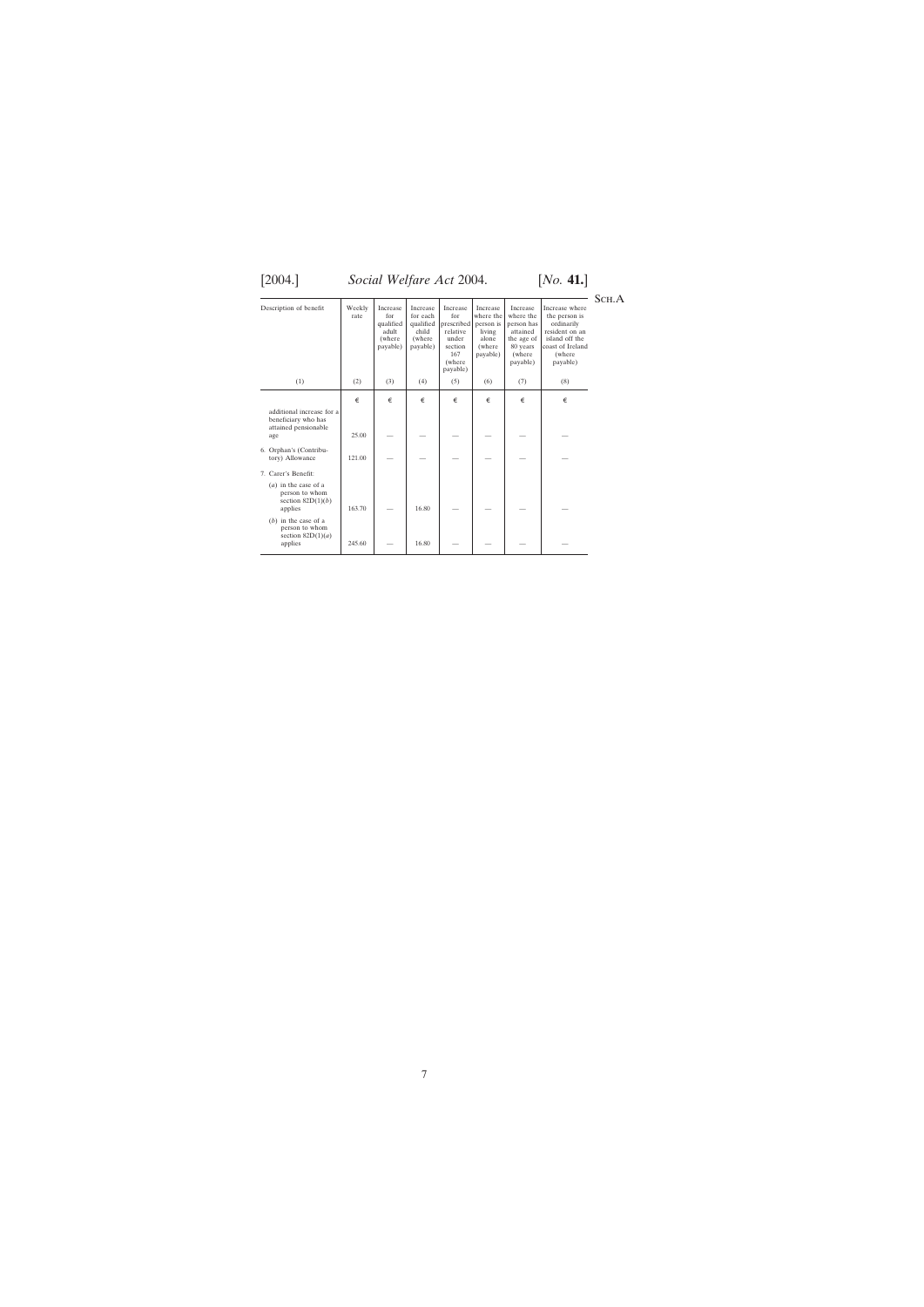# [*No.* **41.**] *Social Welfare Act* 2004. [2004.] PART II

Sch.A

## Occupational Injuries Benefits — Gratuities and Grant

| Description of Grant                                         | Amount             |
|--------------------------------------------------------------|--------------------|
| L I                                                          | (2)                |
| 1. Disablement Benefit: Maximum gratuity<br>2. Death Benefit | €<br>12,590<br>635 |

# PART III

### Disablement Pension

| Degree of disablement<br>(1) | Weekly rate<br>(2) |
|------------------------------|--------------------|
|                              | €                  |
| 100 per cent                 | 179.90             |
| 90 per cent                  | 161.90             |
| 80 per cent                  | 143.90             |
| 70 per cent                  | 125.90             |
| 60 per cent                  | 107.90             |
| 50 per cent                  | 90.00              |
| 40 per cent                  | 72.00              |
| 30 per cent                  | 54.00              |
| 20 per cent                  | 36.00              |
|                              |                    |

### PART IV

| (2) | (3)              |       |
|-----|------------------|-------|
|     |                  | (4)   |
| €   | €                | €     |
|     | 7.70             | 12.70 |
|     |                  |       |
|     | 148.80<br>163.70 |       |

### Increases of Disablement Pension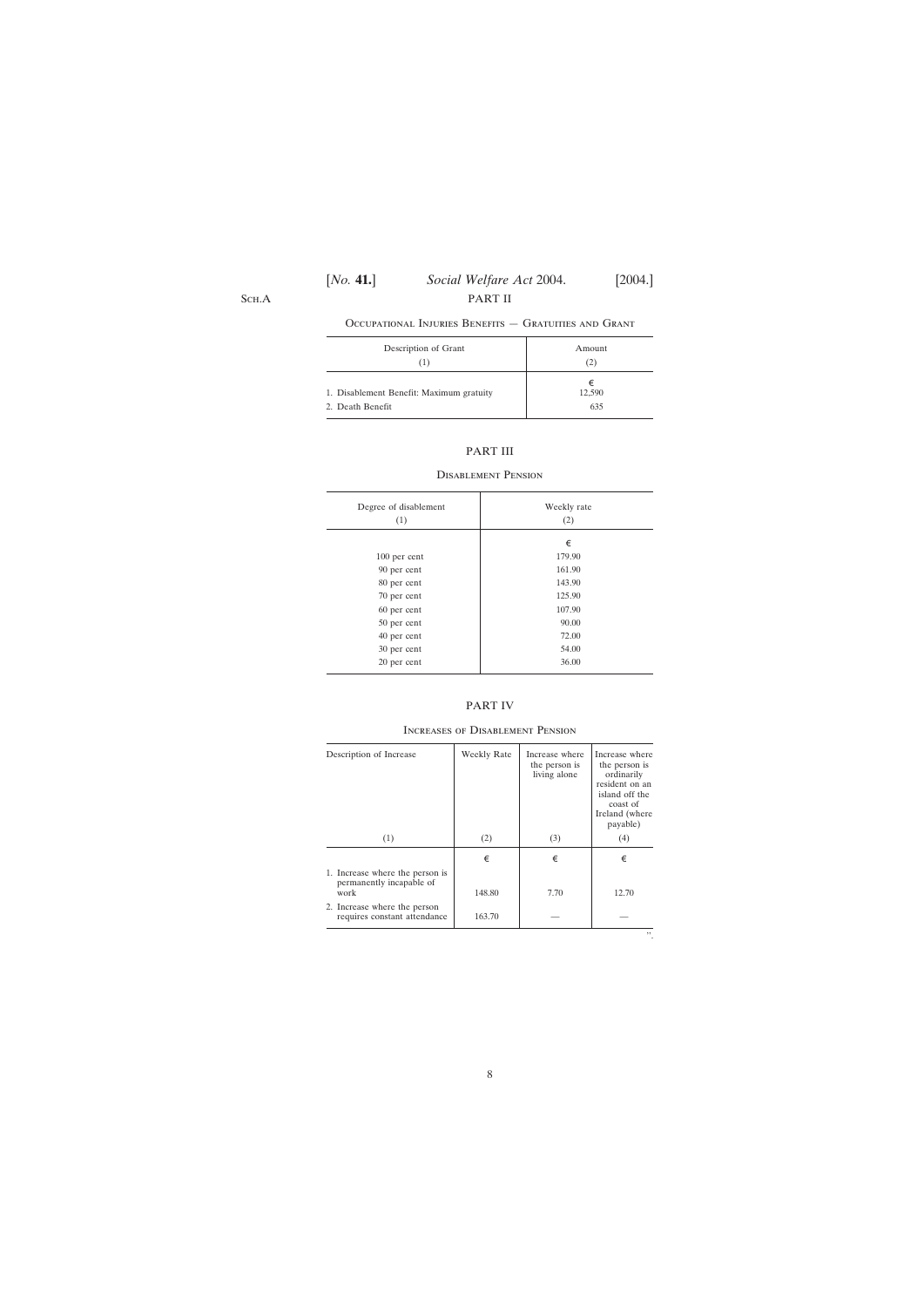*Section 3.*

## ''PART I

## <span id="page-8-0"></span>Rates of Periodical Social Assistance and Increases Thereof

| Description of assistance                                                                                                                                                                             | Weekly<br>rate | Increase<br>for<br>qualified<br>adult<br>(where<br>payable) | Increase<br>for each<br>qualified<br>child<br>(where<br>payable) | Increase<br>for<br>prescribed<br>relative<br>under<br>section<br>167<br>(where<br>payable) | Increase<br>where the<br>person is<br>living<br>alone<br>(where<br>payable) | Increase<br>where the<br>person has<br>attained<br>the age of<br>80 years<br>(where<br>payable) | Increase where<br>the person is<br>ordinarily<br>resident on an<br>island off the<br>coast of Ireland<br>(where)<br>payable) |
|-------------------------------------------------------------------------------------------------------------------------------------------------------------------------------------------------------|----------------|-------------------------------------------------------------|------------------------------------------------------------------|--------------------------------------------------------------------------------------------|-----------------------------------------------------------------------------|-------------------------------------------------------------------------------------------------|------------------------------------------------------------------------------------------------------------------------------|
| (1)                                                                                                                                                                                                   | (2)            | (3)                                                         | (4)                                                              | (5)                                                                                        | (6)                                                                         | (7)                                                                                             | (8)                                                                                                                          |
|                                                                                                                                                                                                       | €              | €                                                           | €                                                                | €                                                                                          | €                                                                           | €                                                                                               | €                                                                                                                            |
| 1. Unemployment Assis-<br>tance:                                                                                                                                                                      |                |                                                             |                                                                  |                                                                                            |                                                                             |                                                                                                 |                                                                                                                              |
| $(a)$ in the case of a<br>person to whom<br>section $121(1)(a)$<br>applies                                                                                                                            | 148.80         | 98.70                                                       | 16.80                                                            |                                                                                            |                                                                             |                                                                                                 |                                                                                                                              |
| $(b)$ in the case of a<br>person to whom<br>section $121(1)(b)$<br>applies                                                                                                                            | 148.80         | 98.70                                                       | 16.80                                                            |                                                                                            |                                                                             |                                                                                                 |                                                                                                                              |
| 2. Pre-Retirement Allow-<br>ance                                                                                                                                                                      | 148.80         | 98.70                                                       | 16.80                                                            |                                                                                            |                                                                             |                                                                                                 |                                                                                                                              |
| 3. Disability Allowance                                                                                                                                                                               | 148.80         | 98.70                                                       | 16.80                                                            |                                                                                            | 7.70                                                                        |                                                                                                 | 12.70                                                                                                                        |
| 4. Old Age (Non-Con-<br>tributory) Pension                                                                                                                                                            | 166.00         |                                                             | 16.80                                                            | 103.10                                                                                     | 7.70                                                                        | 6.40                                                                                            | 12.70                                                                                                                        |
| 5. Blind Pension:                                                                                                                                                                                     | 148.80         |                                                             | 16.80                                                            | 103.10                                                                                     | 7.70                                                                        | 6.40                                                                                            | 12.70                                                                                                                        |
| additional increase for a<br>beneficiary who has<br>attained pensionable<br>age                                                                                                                       | 17.20          |                                                             |                                                                  |                                                                                            |                                                                             |                                                                                                 |                                                                                                                              |
| 6. Widow's (Non-Contri-<br>butory) Pension,<br>Widower's (Non-<br>Contributory) Pension<br>and a relevant payment<br>by virtue of section<br>$18(1)(b)$ or $(c)$ of the<br>Social Welfare Act<br>1996 | 148.80         |                                                             |                                                                  | 103.10                                                                                     | 7.70                                                                        | 6.40                                                                                            | 12.70                                                                                                                        |
| additional increase for a<br>beneficiary who has<br>attained pensionable<br>age                                                                                                                       | 17.20          |                                                             |                                                                  |                                                                                            |                                                                             |                                                                                                 |                                                                                                                              |
| 7. One-Parent Family<br>Payment:                                                                                                                                                                      | 148.80         |                                                             | 19.30                                                            |                                                                                            |                                                                             | 6.40                                                                                            | 12.70                                                                                                                        |
| additional increase for a<br>beneficiary who has<br>attained pensionable<br>age                                                                                                                       | 17.20          |                                                             |                                                                  |                                                                                            |                                                                             |                                                                                                 |                                                                                                                              |
| 8. Carer's Allowance:                                                                                                                                                                                 |                |                                                             |                                                                  |                                                                                            |                                                                             |                                                                                                 |                                                                                                                              |
| $(a)$ in the case of a<br>person to whom<br>section $165(1)(a)$<br>applies                                                                                                                            | 230.40         |                                                             | 16.80                                                            |                                                                                            |                                                                             |                                                                                                 | 12.70                                                                                                                        |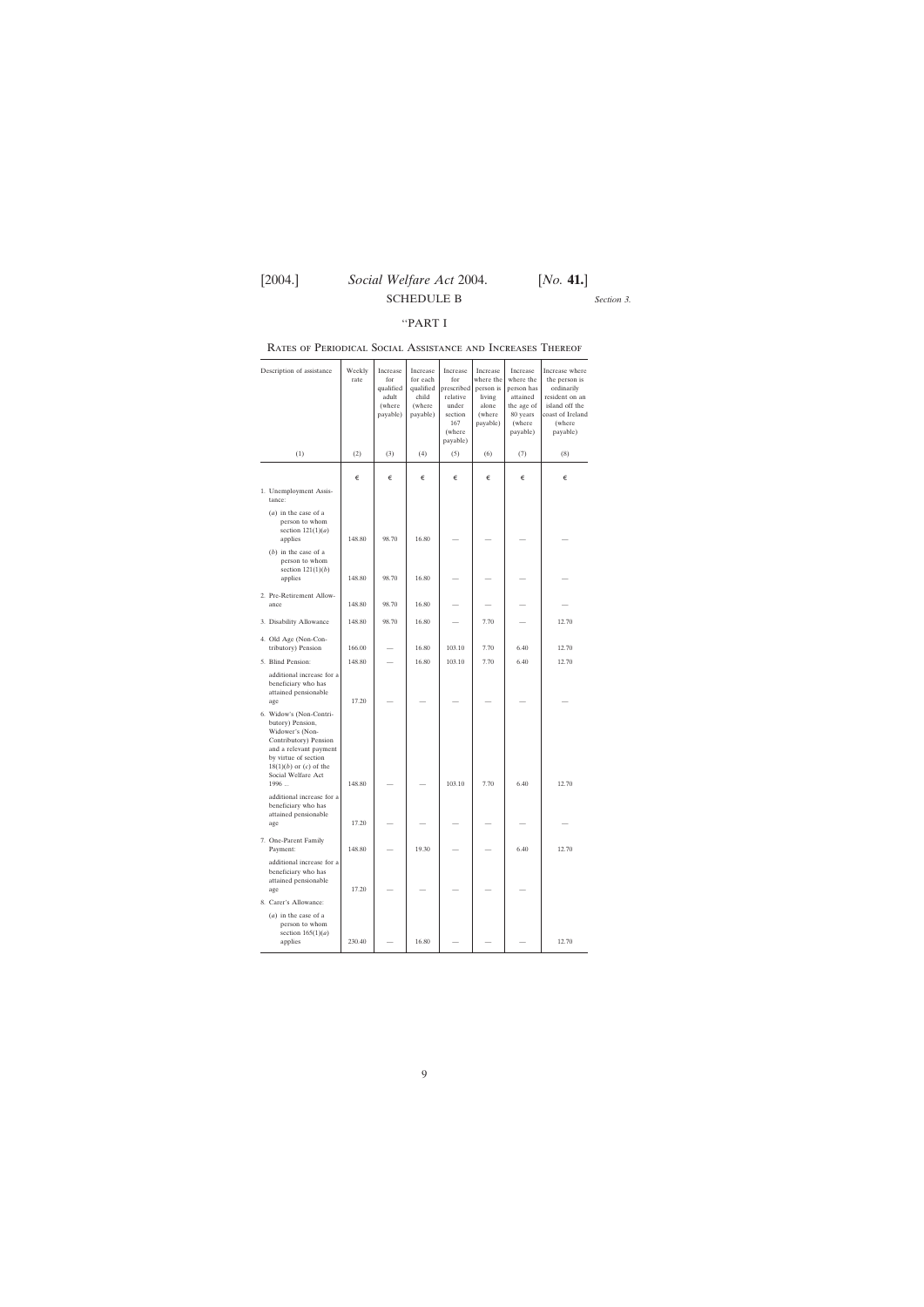# [*No.* **41.**] *Social Welfare Act* 2004. [2004.]

| Description of assistance                                                       | Weekly<br>rate | Increase<br>for<br>qualified<br>adult<br>(where<br>payable) | Increase<br>for each<br>qualified<br>child<br>(where<br>payable) | Increase<br>for<br>prescribed<br>relative<br>under<br>section<br>167<br>(where<br>payable) | Increase<br>where the<br>person is<br>living<br>alone<br>(where<br>payable) | Increase<br>where the<br>person has<br>attained<br>the age of<br>80 years<br>(where<br>payable) | Increase where<br>the person is<br>ordinarily<br>resident on an<br>island off the<br>coast of Ireland<br>(where<br>payable) |
|---------------------------------------------------------------------------------|----------------|-------------------------------------------------------------|------------------------------------------------------------------|--------------------------------------------------------------------------------------------|-----------------------------------------------------------------------------|-------------------------------------------------------------------------------------------------|-----------------------------------------------------------------------------------------------------------------------------|
| (1)                                                                             | (2)            | (3)                                                         | (4)                                                              | (5)                                                                                        | (6)                                                                         | (7)                                                                                             | (8)                                                                                                                         |
|                                                                                 | €              | €                                                           | €                                                                | €                                                                                          | €                                                                           | €                                                                                               | €                                                                                                                           |
| additional increase<br>for a beneficiary<br>who has attained<br>pensionable age | 24.30          |                                                             |                                                                  |                                                                                            |                                                                             |                                                                                                 |                                                                                                                             |
| $(b)$ in the case of a<br>person to whom<br>section $165(1)(b)$<br>applies      | 153.60         |                                                             | 16.80                                                            |                                                                                            |                                                                             | 12.70                                                                                           |                                                                                                                             |
| additional increase<br>for a beneficiary<br>who has attained<br>pensionable age | 16.20          |                                                             |                                                                  |                                                                                            |                                                                             |                                                                                                 |                                                                                                                             |
| 9. Orphan's (Non-Con-<br>tributory) Pension                                     | 121.00         |                                                             |                                                                  |                                                                                            |                                                                             |                                                                                                 |                                                                                                                             |
| 10. Supplementary<br>Welfare Allowance                                          | 148.80         | 98.70                                                       | 16.80                                                            |                                                                                            |                                                                             |                                                                                                 |                                                                                                                             |
| 11. Farm Assist                                                                 | 148.80         | 98.70                                                       | 16.80                                                            |                                                                                            |                                                                             |                                                                                                 |                                                                                                                             |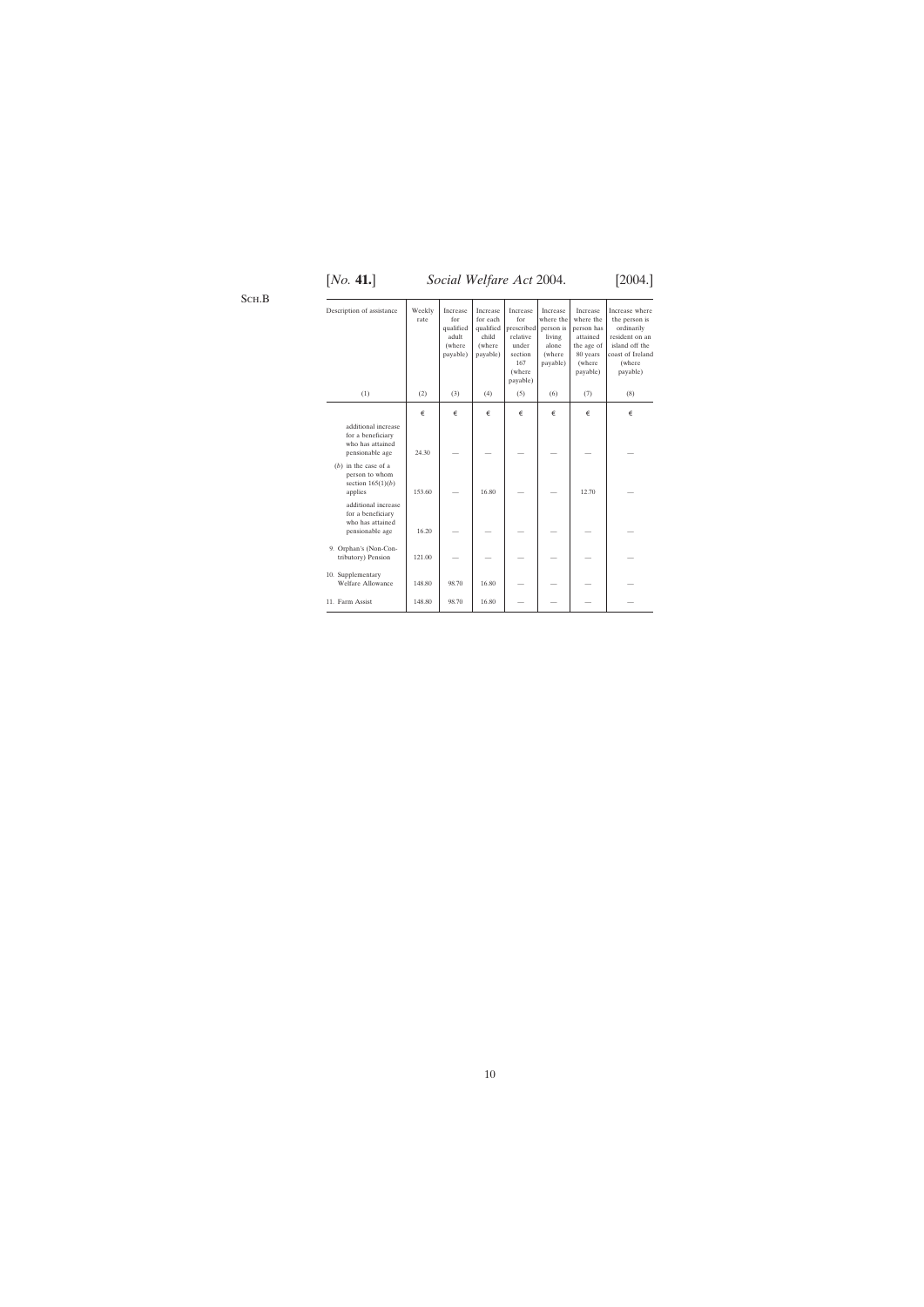## PART II

### Increase of Old Age (Non-Contributory) Pension for One of a Couple and Increase in Blind Pension for One of a Couple Where Both Beneficiary and Spouse Have Attained Pensionable Age

| Means of claimant or pensioner.                                            | Weekly rate of increase |
|----------------------------------------------------------------------------|-------------------------|
|                                                                            | €                       |
| Where the weekly means of the claimant or pensioner<br>do not exceed €7.60 | 109.70                  |
| exceed €7.60 but do not exceed €10.10                                      | 108.00                  |
| exceed €10.10 but do not exceed €12.60                                     | 106.40                  |
| exceed €12.60 but do not exceed €15.10                                     | 104.70                  |
| exceed €15.10 but do not exceed €17.60                                     | 103.10                  |
| exceed €17.60 but do not exceed €20.10                                     | 101.40                  |
| exceed €20.10 but do not exceed €22.60                                     | 99.80                   |
| exceed €22.60 but do not exceed €25.10                                     | 98.10                   |
| exceed €25.10 but do not exceed €27.60                                     | 96.50                   |
| exceed €27.60 but do not exceed €30.10                                     | 94.80                   |
| exceed €30.10 but do not exceed €32.60                                     | 93.20                   |
| exceed €32.60 but do not exceed €35.10                                     | 91.50                   |
| exceed €35.10 but do not exceed €37.60                                     | 89.90                   |
| exceed €37.60 but do not exceed €40.10                                     | 88.20                   |
| exceed €40.10 but do not exceed €42.60                                     | 86.60                   |
| exceed €42.60 but do not exceed €45.10                                     | 84.90                   |
| exceed €45.10 but do not exceed €47.60                                     | 83.30                   |
| exceed €47.60 but do not exceed €50.10                                     | 81.60                   |
| exceed €50.10 but do not exceed €52.60                                     | 80.00                   |
| exceed €52.60 but do not exceed €55.10                                     | 78.30                   |
| exceed €55.10 but do not exceed €57.60                                     | 76.70                   |
| exceed €57.60 but do not exceed €60.10                                     | 75.00                   |
| exceed €60.10 but do not exceed €62.60                                     | 73.40                   |
| exceed €62.60 but do not exceed €65.10                                     | 71.70                   |
| exceed €65.10 but do not exceed €67.60                                     | 70.00                   |
| exceed €67.60 but do not exceed €70.10                                     | 68.40                   |
| exceed €70.10 but do not exceed €72.60                                     | 66.70                   |
| exceed €72.60 but do not exceed €75.10                                     | 65.10                   |
| exceed €75.10 but do not exceed €77.60                                     | 63.40                   |
| exceed €77.60 but do not exceed €80.10                                     | 61.80                   |
| exceed €80.10 but do not exceed €82.60                                     | 60.10                   |
| exceed €82.60 but do not exceed €85.10                                     | 58.50                   |
| exceed €85.10 but do not exceed €87.60                                     | 56.80                   |
| exceed €87.60 but do not exceed €90.10                                     | 55.20                   |
| exceed €90.10 but do not exceed €92.60                                     | 53.50                   |
| exceed €92.60 but do not exceed €95.10                                     | 51.90                   |
| exceed €95.10 but do not exceed €97.60                                     | 50.20                   |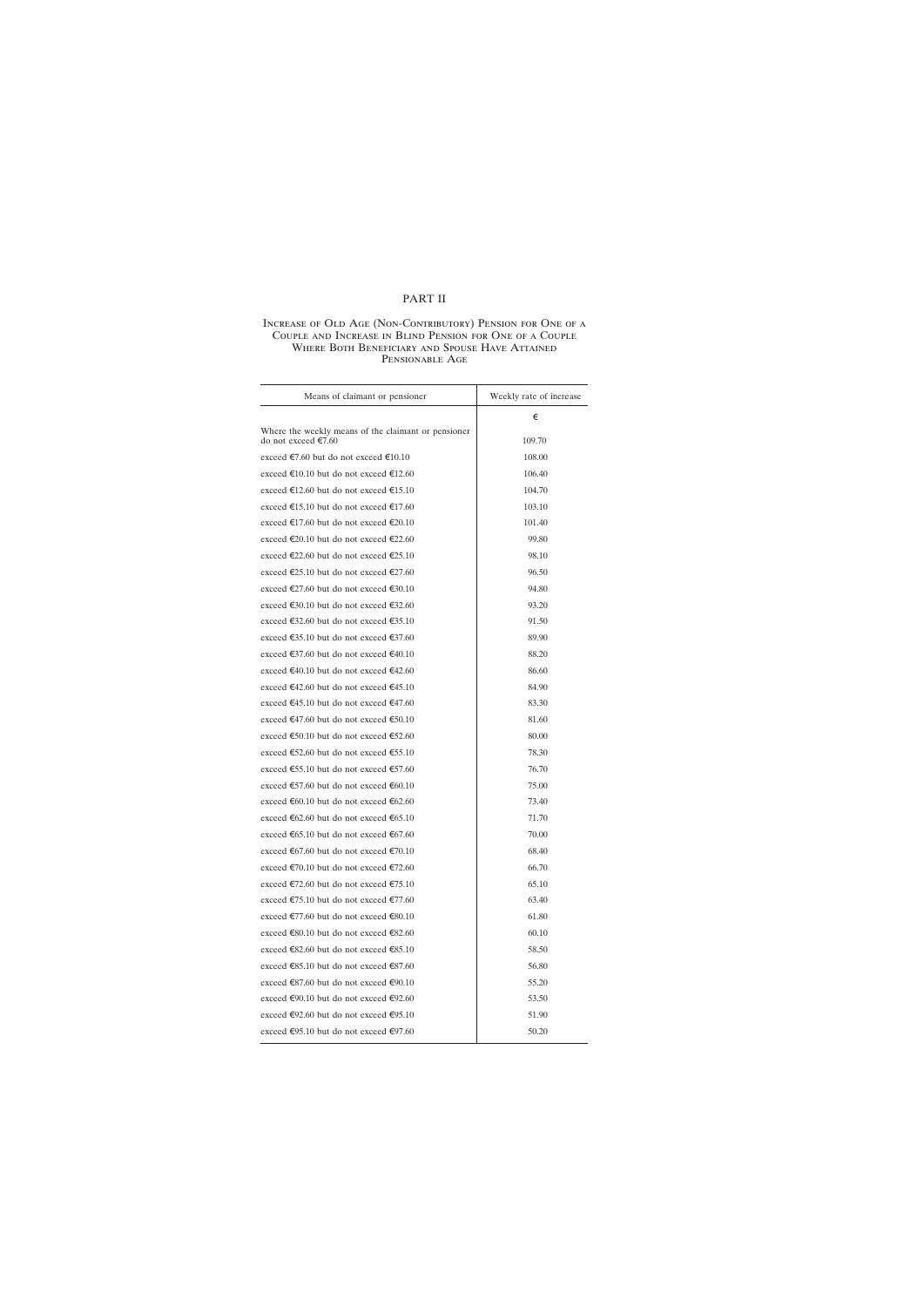| Means of claimant or pensioner.          | Weekly rate of increase |
|------------------------------------------|-------------------------|
|                                          | €                       |
| exceed €97.60 but do not exceed €100.10  | 48.60                   |
| exceed €100.10 but do not exceed €102.60 | 46.90                   |
| exceed €102.60 but do not exceed €105.10 | 45.30                   |
| exceed €105.10 but do not exceed €107.60 | 43.60                   |
| exceed €107.60 but do not exceed €110.10 | 42.00                   |
| exceed €110.10 but do not exceed €112.60 | 40.30                   |
| exceed €112.60 but do not exceed €115.10 | 38.70                   |
| exceed €115.10 but do not exceed €117.60 | 37.00                   |
| exceed €117.60 but do not exceed €120.10 | 35.40                   |
| exceed €120.10 but do not exceed €122.60 | 33.70                   |
| exceed €122.60 but do not exceed €125.10 | 32.10                   |
| exceed €125.10 but do not exceed €127.60 | 30.40                   |
| exceed €127.60 but do not exceed €130.10 | 28.70                   |
| exceed €130.10 but do not exceed €132.60 | 27.10                   |
| exceed €132.60 but do not exceed €135.10 | 25.40                   |
| exceed €135.10 but do not exceed €137.60 | 23.80                   |
| exceed €137.60 but do not exceed €140.10 | 22.10                   |
| exceed €140.10 but do not exceed €142.60 | 20.50                   |
| exceed €142.60 but do not exceed €145.10 | 18.80                   |
| exceed €145.10 but do not exceed €147.60 | 17.20                   |
| exceed €147.60 but do not exceed €150.10 | 15.50                   |
| exceed €150.10 but do not exceed €152.60 | 13.90                   |
| exceed €152.60 but do not exceed €155.10 | 12.20                   |
| exceed €155.10 but do not exceed €157.60 | 10.60                   |
| exceed €157.60 but do not exceed €160.10 | 8.90                    |
| exceed €160.10 but do not exceed €162.60 | 7.30                    |
| exceed €162.60 but do not exceed €165.10 | 5.60                    |
| exceed €165.10 but do not exceed €167.60 | 4.00                    |
| exceed €167.60 but do not exceed €170.10 | 2.30                    |
| exceed €170.10                           | Nil                     |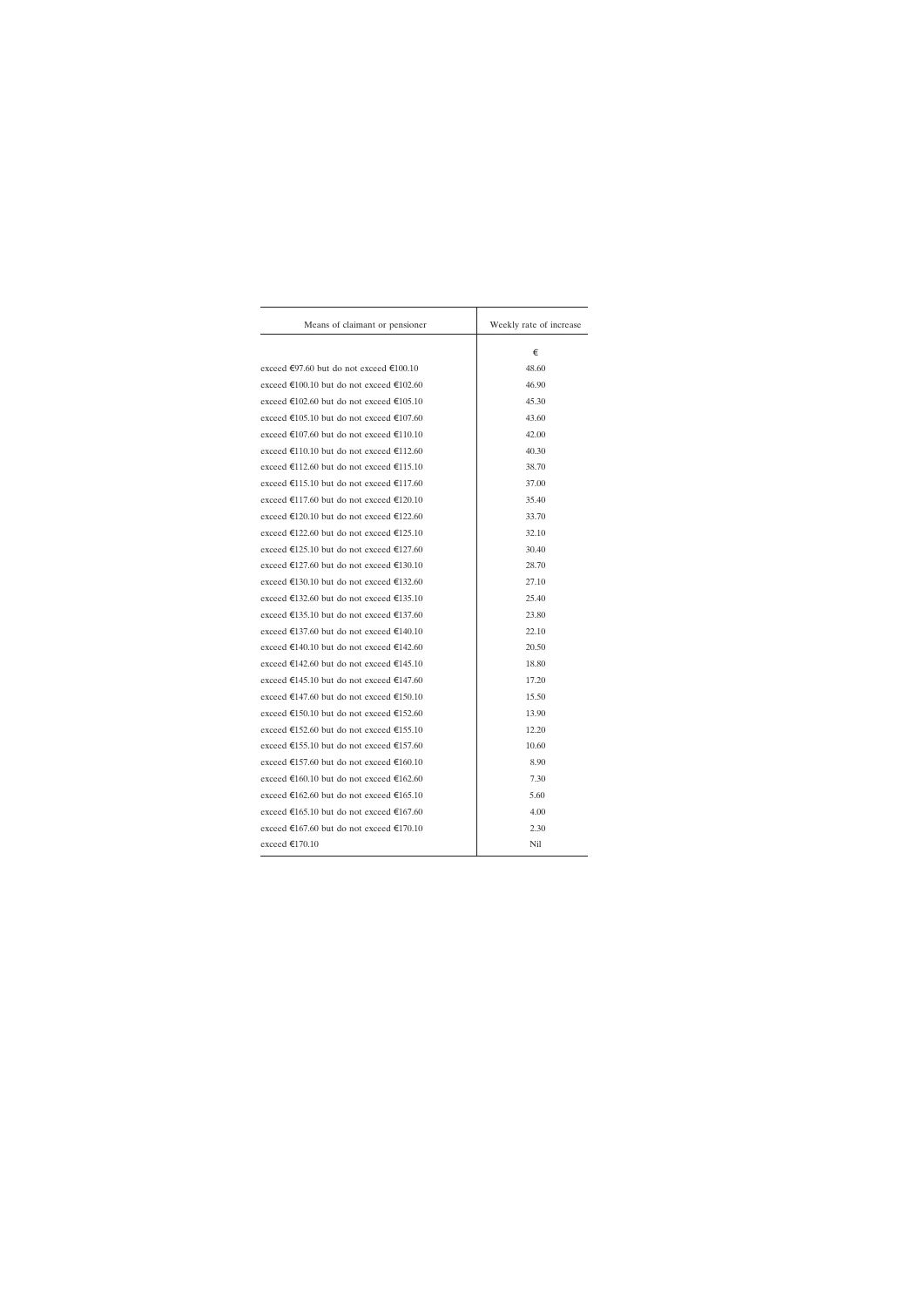# [2004.] *Social Welfare Act* 2004. [*No.* **41.**] PART IIA SCH.B

### Increase of Blind Pension for One of a Couple Where Both Beneficiary and Spouse Have Not Attained Pensionable Age

| Means of claimant or pensioner                                             | Weekly rate of increase |  |  |
|----------------------------------------------------------------------------|-------------------------|--|--|
|                                                                            | €                       |  |  |
| Where the weekly means of the claimant or pensioner<br>do not exceed €7.60 | 98.70                   |  |  |
| exceed €7.60 but do not exceed €10.10                                      | 97.00                   |  |  |
| exceed €10.10 but do not exceed €12.60                                     | 95.40                   |  |  |
| exceed €12.60 but do not exceed €15.10                                     | 93.70                   |  |  |
| exceed €15.10 but do not exceed €17.60                                     | 92.10                   |  |  |
| exceed €17.60 but do not exceed €20.10                                     | 90.40                   |  |  |
| exceed €20.10 but do not exceed €22.60                                     | 88.80                   |  |  |
| exceed €22.60 but do not exceed €25.10                                     | 87.10                   |  |  |
| exceed €25.10 but do not exceed €27.60                                     | 85.40                   |  |  |
| exceed €27.60 but do not exceed €30.10                                     | 83.80                   |  |  |
| exceed €30.10 but do not exceed €32.60                                     | 82.10                   |  |  |
| exceed €32.60 but do not exceed €35.10                                     | 80.50                   |  |  |
| exceed €35.10 but do not exceed €37.60                                     | 78.80                   |  |  |
| exceed €37.60 but do not exceed €40.10                                     | 77.10                   |  |  |
| exceed €40.10 but do not exceed €42.60                                     | 75.50                   |  |  |
| exceed €42.60 but do not exceed €45.10                                     | 73.80                   |  |  |
| exceed €45.10 but do not exceed €47.60                                     | 72.20                   |  |  |
| exceed €47.60 but do not exceed €50.10                                     | 70.50                   |  |  |
| exceed €50.10 but do not exceed €52.60                                     | 68.90                   |  |  |
| exceed €52.60 but do not exceed €55.10                                     | 67.20                   |  |  |
| exceed €55.10 but do not exceed €57.60                                     | 65.50                   |  |  |
| exceed €57.60 but do not exceed €60.10                                     | 63.90                   |  |  |
| exceed €60.10 but do not exceed €62.60                                     | 62.20                   |  |  |
| exceed €62.60 but do not exceed €65.10                                     | 60.60                   |  |  |
| exceed €65.10 but do not exceed €67.60                                     | 58.90                   |  |  |
| exceed €67.60 but do not exceed €70.10                                     | 57.20                   |  |  |
| exceed €70.10 but do not exceed €72.60                                     | 55.60                   |  |  |
| exceed €72.60 but do not exceed €75.10                                     | 53.90                   |  |  |
| exceed €75.10 but do not exceed €77.60                                     | 52.30                   |  |  |
| exceed €77.60 but do not exceed €80.10                                     | 50.60                   |  |  |
| exceed €80.10 but do not exceed €82.60                                     | 49.00                   |  |  |
| exceed €82.60 but do not exceed €85.10                                     | 47.30                   |  |  |
| exceed €85.10 but do not exceed €87.60                                     | 45.60                   |  |  |
| exceed €87.60 but do not exceed €90.10                                     | 44.00                   |  |  |
| exceed €90.10 but do not exceed €92.60                                     | 42.30                   |  |  |
| exceed €92.60 but do not exceed €95.10                                     | 40.70                   |  |  |
| exceed €95.10 but do not exceed €97.60                                     | 39.00                   |  |  |
| exceed €97.60 but do not exceed €100.10                                    | 37.30                   |  |  |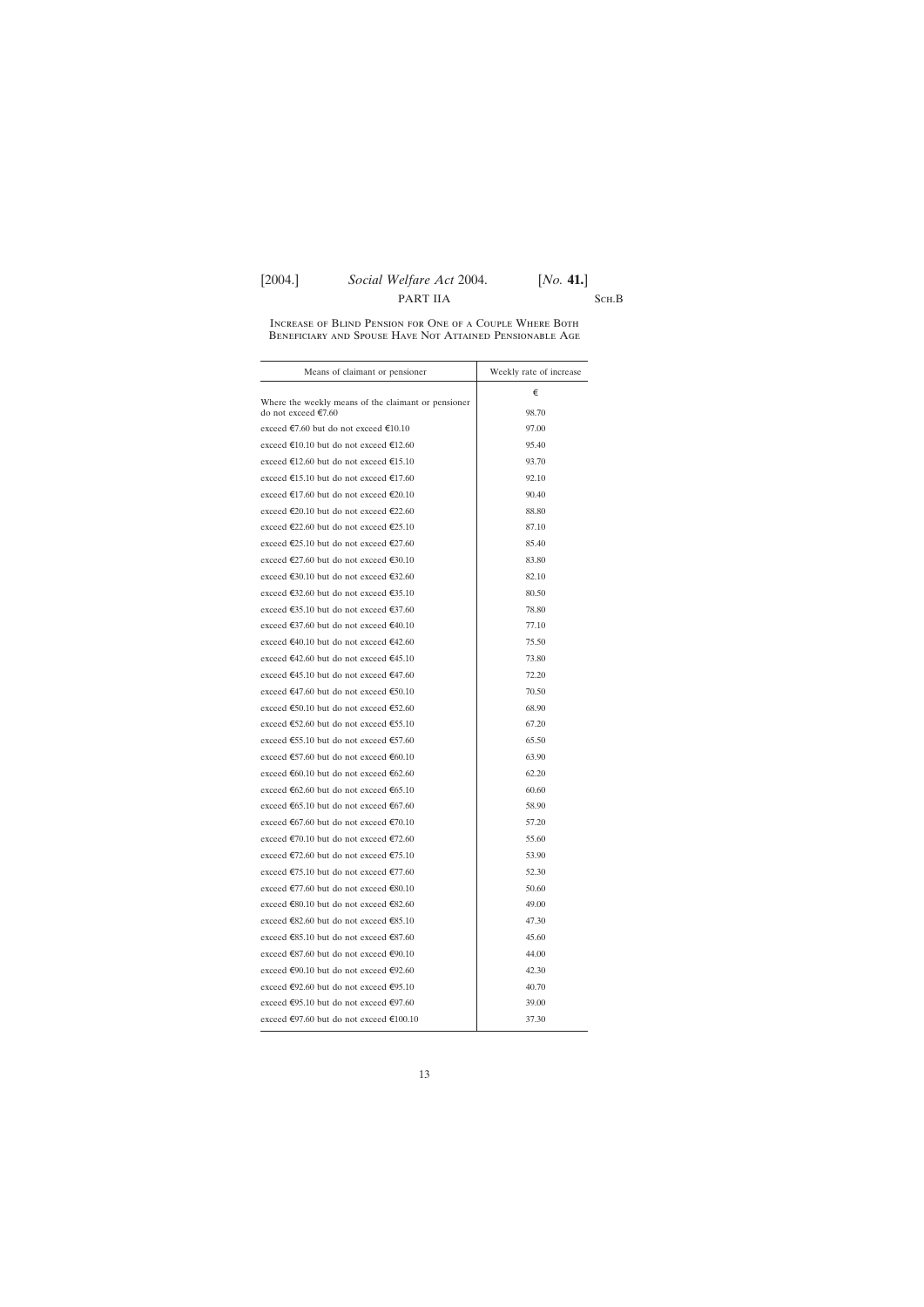| Means of claimant or pensioner           | Weekly rate of increase |
|------------------------------------------|-------------------------|
|                                          | €                       |
|                                          |                         |
| exceed €100.10 but do not exceed €102.60 | 35.70                   |
| exceed €102.60 but do not exceed €105.10 | 34.00                   |
| exceed €105.10 but do not exceed €107.60 | 32.40                   |
| exceed €107.60 but do not exceed €110.10 | 30.70                   |
| exceed €110.10 but do not exceed €112.60 | 29.10                   |
| exceed €112.60 but do not exceed €115.10 | 27.40                   |
| exceed €115.10 but do not exceed €117.60 | 25.70                   |
| exceed €117.60 but do not exceed €120.10 | 24.10                   |
| exceed €120.10 but do not exceed €122.60 | 22.40                   |
| exceed €122.60 but do not exceed €125.10 | 20.80                   |
| exceed €125.10 but do not exceed €127.60 | 19.10                   |
| exceed €127.60 but do not exceed €130.10 | 17.40                   |
| exceed €130.10 but do not exceed €132.60 | 15.80                   |
| exceed €132.60 but do not exceed €135.10 | 14.10                   |
| exceed €135.10 but do not exceed €137.60 | 12.50                   |
| exceed €137.60 but do not exceed €140.10 | 10.80                   |
| exceed €140.10 but do not exceed €142.60 | 9.20                    |
| exceed €142.60 but do not exceed €145.10 | 7.50                    |
| exceed €145.10 but do not exceed €147.60 | 5.80                    |
| exceed €147.60 but do not exceed €150.10 | 4.20                    |
| exceed €150.10 but do not exceed €152.60 | 2.50                    |
| exceed €152.60                           | Nil                     |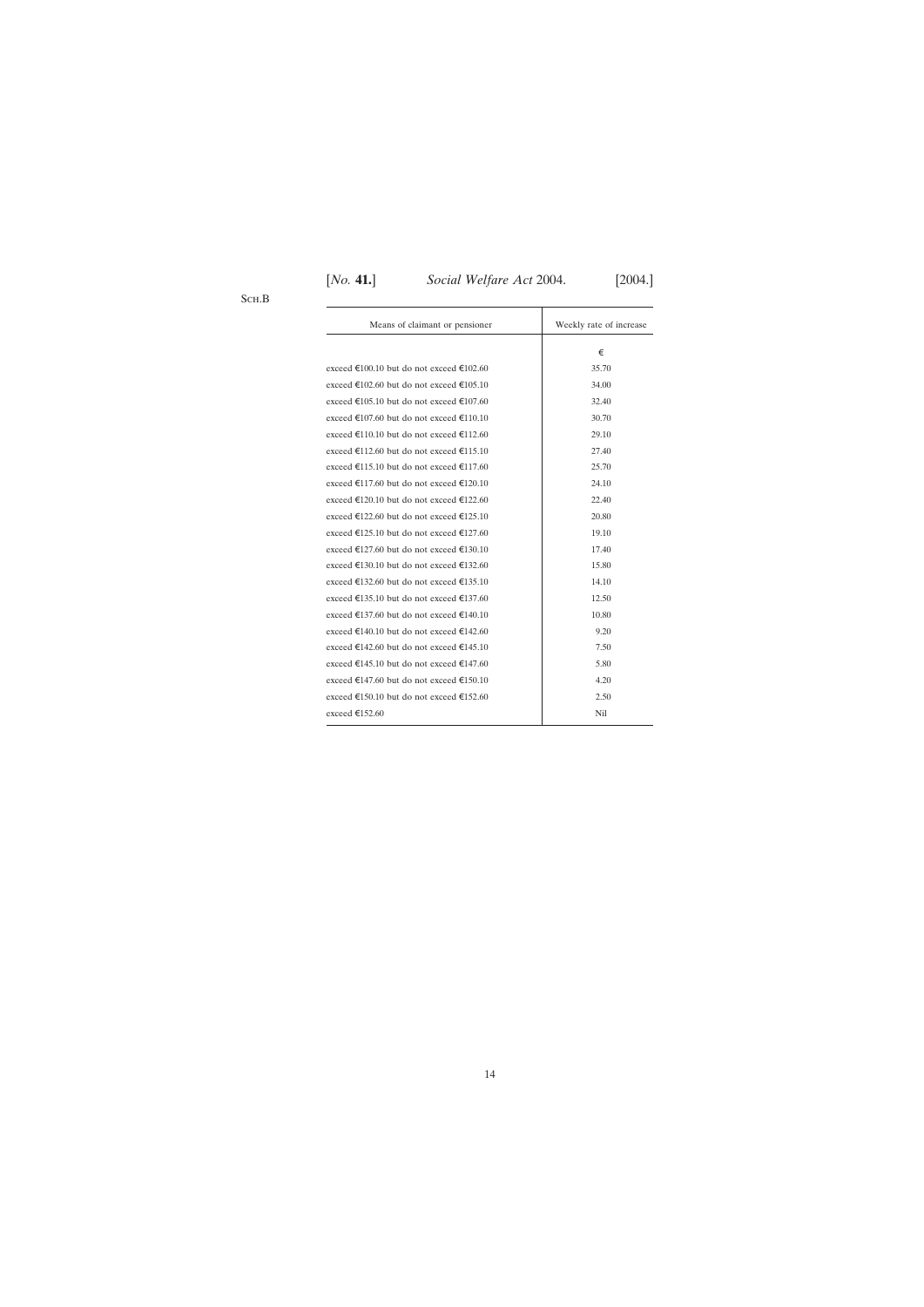# [2004.] *Social Welfare Act* 2004. [*No.* **41.**] PART IIB SCH.B

### Increase of Blind Pension for One of a Couple Where Beneficiary Has Not Attained Pensionable Age and Spouse Has Attained Pensionable Age

| Means of claimant or pensioner.                                            | Weekly rate of<br>increase |
|----------------------------------------------------------------------------|----------------------------|
|                                                                            | €                          |
| Where the weekly means of the claimant or pensioner<br>do not exceed €7.60 | 109.70                     |
| exceed €7.60 but do not exceed €10.10                                      | 107.90                     |
| exceed €10.10 but do not exceed €12.60                                     | 106.00                     |
| exceed €12.60 but do not exceed €15.10                                     | 104.20                     |
| exceed €15.10 but do not exceed €17.60                                     | 102.30                     |
| exceed €17.60 but do not exceed €20.10                                     | 100.50                     |
| exceed €20.10 but do not exceed €22.60                                     | 98.60                      |
| exceed €22.60 but do not exceed €25.10                                     | 96.80                      |
| exceed €25.10 but do not exceed €27.60                                     | 95.00                      |
| exceed €27.60 but do not exceed €30.10                                     | 93.10                      |
| exceed €30.10 but do not exceed €32.60                                     | 91.30                      |
| exceed €32.60 but do not exceed €35.10                                     | 89.40                      |
| exceed €35.10 but do not exceed €37.60                                     | 87.60                      |
| exceed €37.60 but do not exceed €40.10                                     | 85.70                      |
| exceed €40.10 but do not exceed €42.60                                     | 83.90                      |
| exceed €42.60 but do not exceed €45.10                                     | 82.10                      |
| exceed €45.10 but do not exceed €47.60                                     | 80.20                      |
| exceed €47.60 but do not exceed €50.10                                     | 78.40                      |
| exceed €50.10 but do not exceed €52.60                                     | 76.50                      |
| exceed €52.60 but do not exceed €55.10                                     | 74.70                      |
| exceed €55.10 but do not exceed €57.60                                     | 72.80                      |
| exceed €57.60 but do not exceed €60.10                                     | 71.00                      |
| exceed €60.10 but do not exceed €62.60                                     | 69.20                      |
| exceed €62.60 but do not exceed €65.10                                     | 67.30                      |
| exceed €65.10 but do not exceed €67.60                                     | 65.50                      |
| exceed €67.60 but do not exceed €70.10                                     | 63.60                      |
| exceed €70.10 but do not exceed €72.60                                     | 61.80                      |
| exceed €72.60 but do not exceed €75.10                                     | 59.90                      |
| exceed €75.10 but do not exceed €77.60                                     | 58.10                      |
| exceed €77.60 but do not exceed €80.10                                     | 56.30                      |
| exceed €80.10 but do not exceed €82.60                                     | 54.40                      |
| exceed €82.60 but do not exceed €85.10                                     | 52.60                      |
| exceed €85.10 but do not exceed €87.60                                     | 50.70                      |
| exceed €87.60 but do not exceed €90.10                                     | 48.90                      |
| exceed €90.10 but do not exceed €92.60                                     | 47.00                      |
| exceed €92.60 but do not exceed €95.10                                     | 45.20                      |
| exceed €95.10 but do not exceed €97.60                                     | 43.30                      |
| exceed €97.60 but do not exceed €100.10                                    | 41.50                      |

15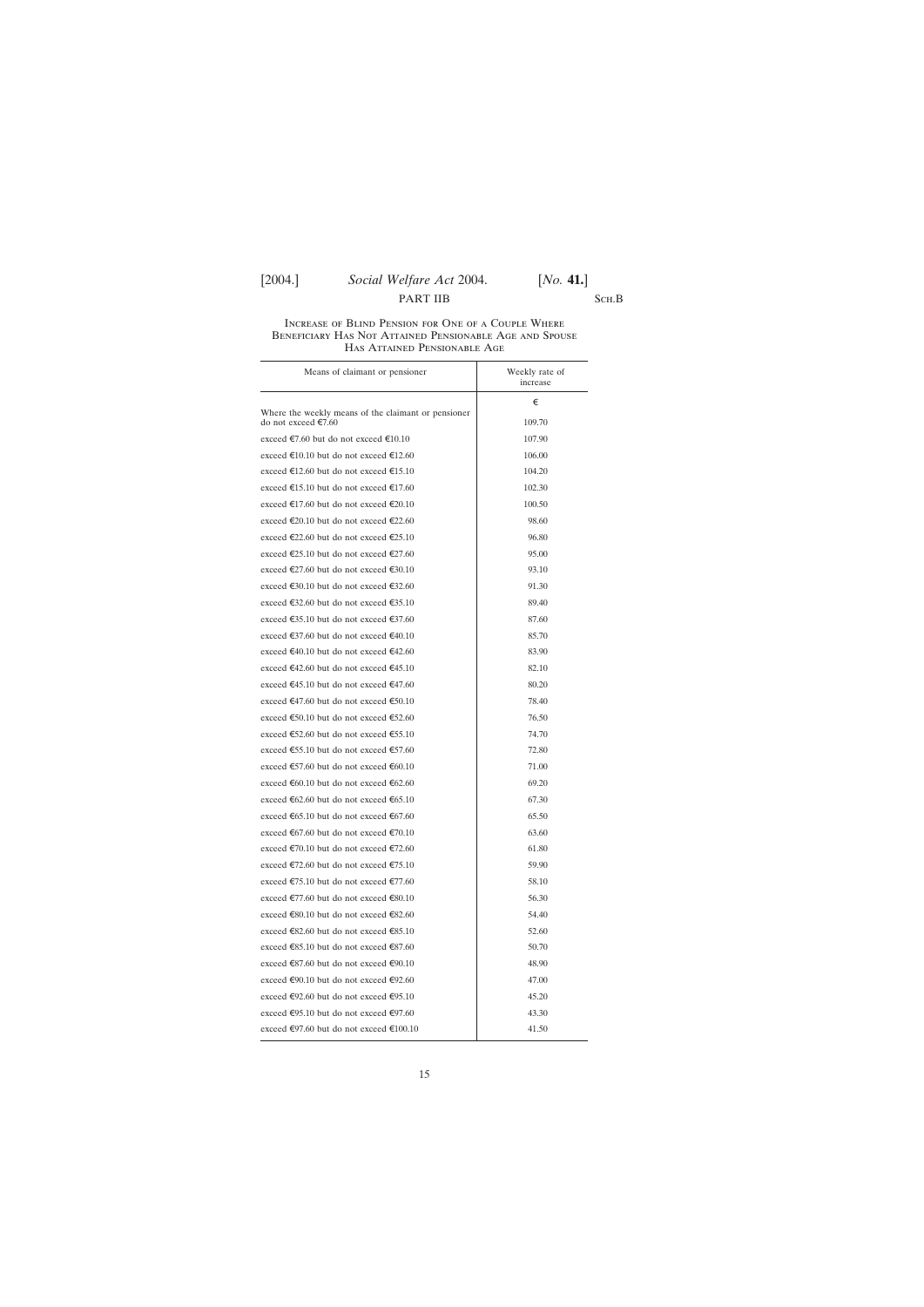| Means of claimant or pensioner           | Weekly rate of increase |
|------------------------------------------|-------------------------|
|                                          | €                       |
| exceed €100.10 but do not exceed €102.60 | 39.70                   |
| exceed €102.60 but do not exceed €105.10 | 37.80                   |
| exceed €105.10 but do not exceed €107.60 | 36.00                   |
| exceed €107.60 but do not exceed €110.10 | 34.10                   |
| exceed €110.10 but do not exceed €112.60 | 32.30                   |
| exceed €112.60 but do not exceed €115.10 | 30.40                   |
| exceed €115.10 but do not exceed €117.60 | 28.60                   |
| exceed €117.60 but do not exceed €120.10 | 26.80                   |
| exceed €120.10 but do not exceed €122.60 | 24.90                   |
| exceed €122.60 but do not exceed €125.10 | 23.10                   |
| exceed €125.10 but do not exceed €127.60 | 21.20                   |
| exceed €127.60 but do not exceed €130.10 | 19.40                   |
| exceed €130.10 but do not exceed €132.60 | 17.50                   |
| exceed €132.60 but do not exceed €135.10 | 15.70                   |
| exceed €135.10 but do not exceed €137.60 | 13.90                   |
| exceed €137.60 but do not exceed €140.10 | 12.00                   |
| exceed €140.10 but do not exceed €142.60 | 10.20                   |
| exceed €142.60 but do not exceed €145.10 | 8.30                    |
| exceed €145.10 but do not exceed €147.60 | 6.50                    |
| exceed €147.60 but do not exceed €150.10 | 4.60                    |
| exceed €150.10 but do not exceed €152.60 | 2.80                    |
| exceed €152.60                           | Nil                     |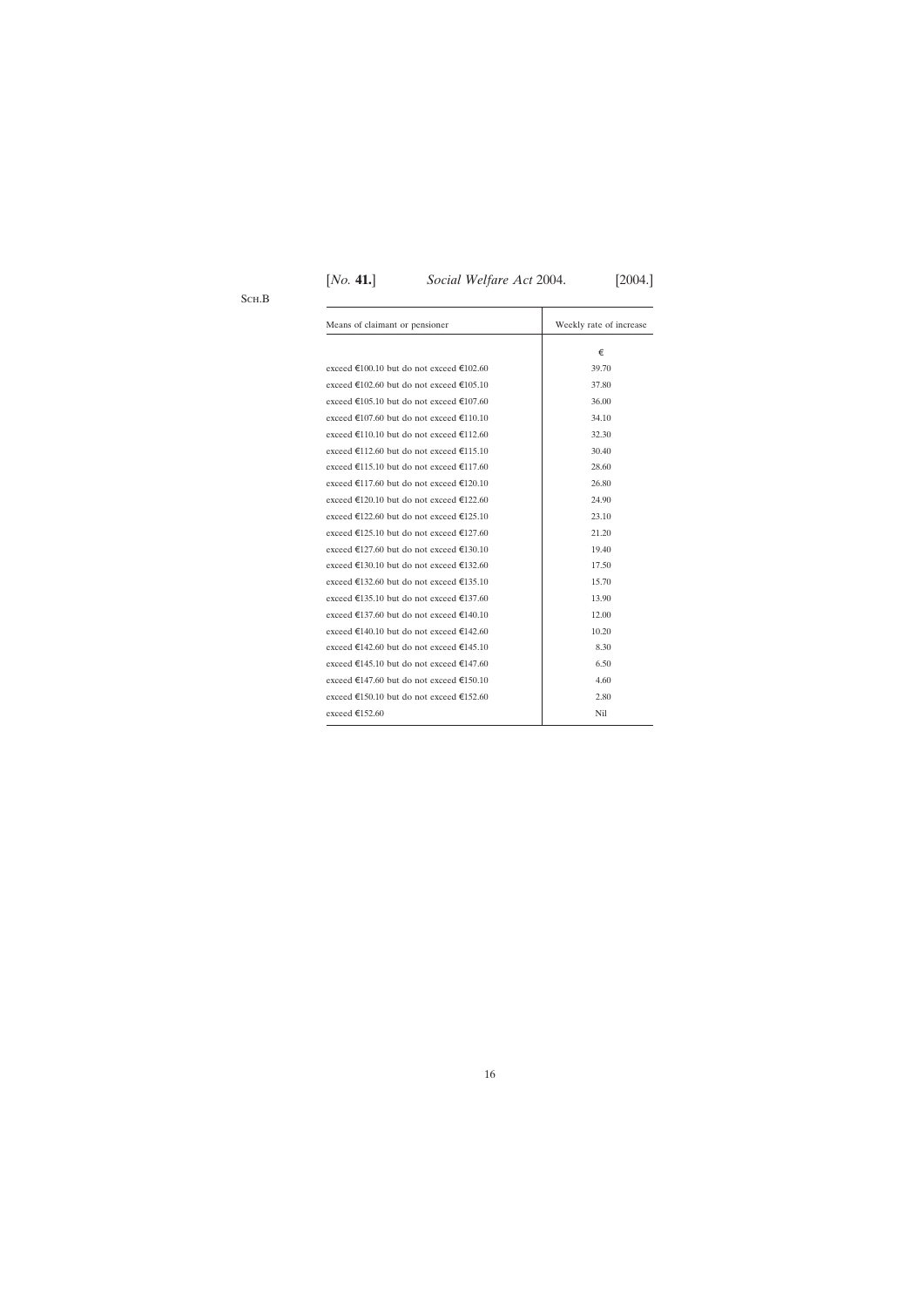# [2004.] *Social Welfare Act* 2004. [*No.* **41.**] PART IIC SCH.B

### Increase of Blind Pension for One of a Couple Where Beneficiary Has Attained Pensionable Age and Spouse Has Not Attained Pensionable Age

| Means of claimant or pensioner                                             | Weekly rate of increase |
|----------------------------------------------------------------------------|-------------------------|
|                                                                            | €                       |
| Where the weekly means of the claimant or pensioner<br>do not exceed €7.60 | 98.70                   |
| exceed €7.60 but do not exceed €10.10                                      | 97.20                   |
| exceed €10.10 but do not exceed €12.60                                     | 95.70                   |
| exceed €12.60 but do not exceed €15.10                                     | 94.20                   |
| exceed €15.10 but do not exceed €17.60                                     | 92.80                   |
| exceed €17.60 but do not exceed €20.10                                     | 91.30                   |
| exceed €20.10 but do not exceed €22.60                                     | 89.80                   |
| exceed €22.60 but do not exceed €25.10                                     | 88.30                   |
| exceed €25.10 but do not exceed €27.60                                     | 86.80                   |
| exceed €27.60 but do not exceed €30.10                                     | 85.30                   |
| exceed €30.10 but do not exceed €32.60                                     | 83.80                   |
| exceed €32.60 but do not exceed €35.10                                     | 82.30                   |
| exceed €35.10 but do not exceed €37.60                                     | 80.90                   |
| exceed €37.60 but do not exceed €40.10                                     | 79.40                   |
| exceed €40.10 but do not exceed €42.60                                     | 77.90                   |
| exceed €42.60 but do not exceed €45.10                                     | 76.40                   |
| exceed €45.10 but do not exceed €47.60                                     | 74.90                   |
| exceed €47.60 but do not exceed €50.10                                     | 73.40                   |
| exceed €50.10 but do not exceed €52.60                                     | 71.90                   |
| exceed €52.60 but do not exceed €55.10                                     | 70.50                   |
| exceed €55.10 but do not exceed €57.60                                     | 69.00                   |
| exceed €57.60 but do not exceed €60.10                                     | 67.50                   |
| exceed €60.10 but do not exceed €62.60                                     | 66.00                   |
| exceed €62.60 but do not exceed €65.10                                     | 64.50                   |
| exceed €65.10 but do not exceed €67.60                                     | 63.00                   |
| exceed €67.60 but do not exceed €70.10                                     | 61.50                   |
| exceed €70.10 but do not exceed €72.60                                     | 60.10                   |
| exceed €72.60 but do not exceed €75.10                                     | 58.60                   |
| exceed €75.10 but do not exceed €77.60                                     | 57.10                   |
| exceed €77.60 but do not exceed €80.10                                     | 55.60                   |
| exceed €80.10 but do not exceed €82.60                                     | 54.10                   |
| exceed €82.60 but do not exceed €85.10                                     | 52.60                   |
| exceed €85.10 but do not exceed €87.60                                     | 51.10                   |
| exceed $\epsilon$ 87.60 but do not exceed $\epsilon$ 90.10                 | 49.60                   |
| exceed €90.10 but do not exceed €92.60                                     | 48.20                   |
| exceed €92.60 but do not exceed €95.10                                     | 46.70                   |
| exceed €95.10 but do not exceed €97.60                                     | 45.20                   |
| exceed €97.60 but do not exceed €100.10                                    | 43.70                   |